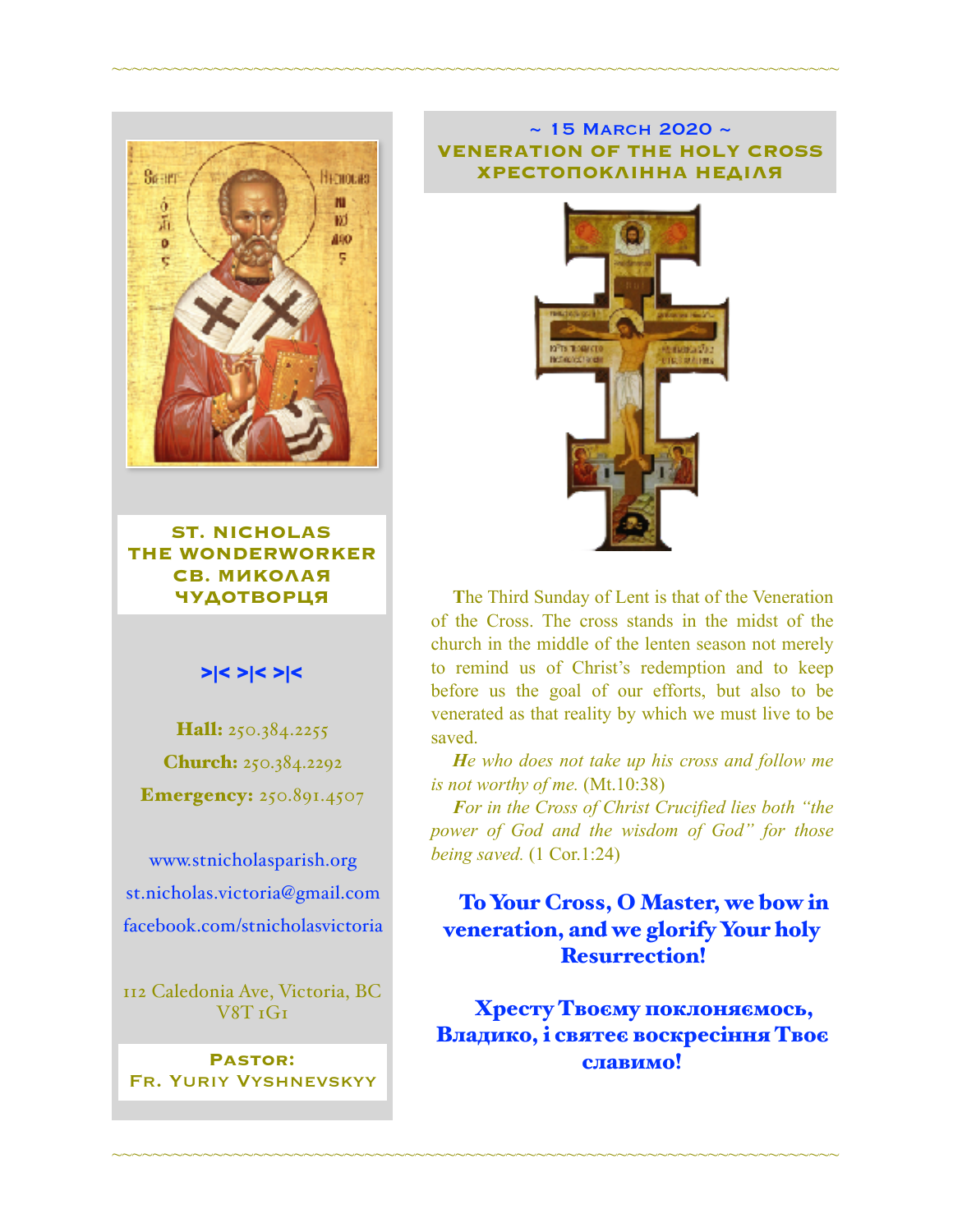| <b>SUNDAY HYMNS</b>                |                                                      |          |  |  |  |
|------------------------------------|------------------------------------------------------|----------|--|--|--|
| <b>OPENING HYMN</b>                | With Joy We Keep the Holy Fast pg. 1008 (Anthology)  |          |  |  |  |
| <b>COMMUNION HYMN</b>              | Під Хрест Твій Стаю / О Savior and Lord pg. 154-155  |          |  |  |  |
| <b>CLOSING HYMN</b>                | Витай Нам Хресте / We Sing Your Praises pg. 4-5      |          |  |  |  |
| <b>SUNDAY &amp; DAILY SCHEDULE</b> |                                                      |          |  |  |  |
| SUNDAY, Mar. 15                    | Liturgy - for the Parishioners of St Nicholas Parish | 10:00 AM |  |  |  |
| MONDAY, Mar. 16                    | <b>NO SERVICES</b>                                   |          |  |  |  |
| TUESDAY, Mar. 17                   | <b>Stations of the Cross</b>                         | 9:00 AM  |  |  |  |
| WEDNESDAY, Mar. 18                 | Divine Liturgy of the Pre-Sanctified Gifts           | 9:00 AM  |  |  |  |
| THURSDAY, Mar. 19                  | Divine Liturgy followed by Sorokousty                | 9:00 AM  |  |  |  |
| FRIDAY, Mar. 20                    | <b>NO SERVICES</b>                                   |          |  |  |  |
| SATURDAY, Mar. 21                  | $6:00$ PM<br><b>Vespers</b>                          |          |  |  |  |
| SUNDAY, Mar. 22                    | Liturgy - for the Parishioners of St Nicholas Parish | 10:00 AM |  |  |  |
|                                    |                                                      |          |  |  |  |

~~~~~~~~~~~~~~~~~~~~~~~~~~~~~~~~~~~~~~~~~~~~~~~~~~~~~~~~~~~~~~~~~~~~~~~~

*NOTE: to request a Liturgy for a special intention, please see Fr. Yuriy to arrange for it!* SUNDAY EPISTLE READERS

| SUNDAY EPISTLE KEADERS |                 |                        |                          |  |  |
|------------------------|-----------------|------------------------|--------------------------|--|--|
| <b>DATE</b>            | <b>READING</b>  | <b>UKRAINIAN</b>       | <b>ENGLISH</b>           |  |  |
| SUNDAY, Mar. 15        | Heb. $4:14-5:6$ | Yuliya Pelekhata       | <b>Caroline Smudy</b>    |  |  |
| SUNDAY, Mar. 22        | Heb. 6:13-20    | <b>Dmytro Maksymiv</b> | James Bilach             |  |  |
| SUNDAY, Mar. 29        | Heb. 9:11-14    | Kateryna Yaremyn       | Darryl Huculak           |  |  |
| SUNDAY, Apr. 5         | Phil. 4: 4-9    | Liliia Palyvoda        | Graciela Spaciuk-Schwarz |  |  |

*Thank you, Epistle readers, for your service in proclaiming God's Word!*

# PASTORAL MINISTRY & HOLY MYSTERIES

| given to the parish priest, and he should be contacted before any other arrangements are made |  |
|-----------------------------------------------------------------------------------------------|--|
|                                                                                               |  |
|                                                                                               |  |
|                                                                                               |  |
|                                                                                               |  |

*Eparchy of New Westminster~Bishop David Motiuk ~Apostolic Administrator~ [www.nweparchy.ca](http://www.nweparchy.ca)*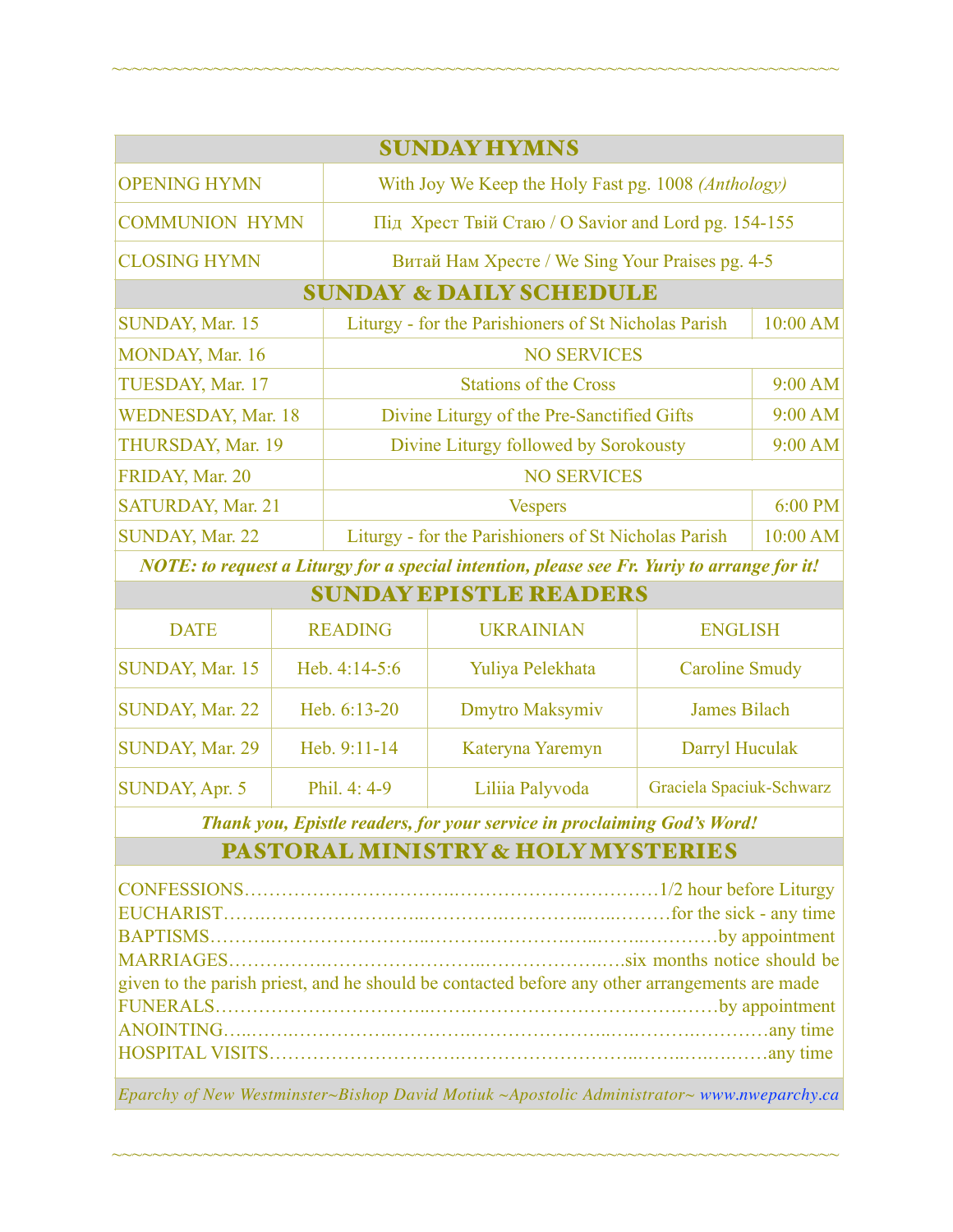# DIVINE LITURGY PROPERS

~~~~~~~~~~~~~~~~~~~~~~~~~~~~~~~~~~~~~~~~~~~~~~~~~~~~~~~~~~~~~~~~~~~~~~~~

### *The Divine Liturgy of our Father among the Saints Basil the Great An Anthology for Worship: Liturgy - pg. 270-318; propers - pg. 353, 625*

**Troparion, Tone 7:** By Your cross You destroyed death;\* You opened Paradise to the thief;\* You changed the lamentation of the myrrh-bearers to joy,\* and charged the apostles to proclaim\* that You are risen, O Christ our God,\* offering great mercy to the world.

**Troparion, Tone 1:** Save Your people, O Lord, and bless Your inheritance.\* Grant victory to Your faithful people against enemies,<sup>\*</sup> and protect Your community by Your cross.

**Glory: Now: Kontakion, Tone 7:** No longer does the flaming sword guard the gate of Eden;\* the tree of the Cross has quenched its flames gloriously.\* The sting of death and the victory of Hades are banished,\* and You O my Saviour came and called to those in Hades: "Return again to Paradise!"

*Instead of* **"Holy God, ..."** *we sing:* To Your Cross, O Master,\* we bow in veneration,\* and we glorify Your holy Resurrection!

**Prokeimenon, Tone 6:** Save Your people, O Lord, and bless Your inheritance. *Verse:* Unto You I will cry, O Lord my God, lest You turn from me in silence.

**Epistle - Heb 4:14-5:6 - A reading from the letter of St. Paul to the Hebrews:** Brothers and sisters, since, we have a great high priest who has passed through the heavens, Jesus, the Son of God, let us hold fast to our confession. For we do not have a high priest who is unable to sympathize with our weaknesses, but we have one who in every respect has been tested as we are, yet without sin. Let us therefore approach the throne of grace with boldness, so that we may receive mercy and find grace to help in time of need. Every high priest chosen from among mortals is put in charge of things pertaining to God on their behalf, to offer gifts and sacrifices for sins. He is able to deal gently with the ignorant and wayward, since he himself is subject to weakness; and because of this he must offer sacrifice for his own sins as well as for those of the people. And one does not presume to take this honour, but takes it only when called by God, just as Aaron was. So also Christ did not glorify himself in becoming a high priest, but was appointed by the one who said to him, 'You are my Son, today I have begotten you'; as he says also in another place, 'You are a priest for ever, according to the order of Melchizedek.'

**Alleluia, Tone 8:** *Verse:* Remember Your congregation which You acquired from the beginning. *Verse:* But God is our king before the ages; He has wrought salvation in the midst of the earth.

Gospel - Mark 8:34-9:1 - The Lord said: "Whoever wishes to come after me must deny himself, take up his cross, and follow me. For whoever wishes to save his life will lose it, but whoever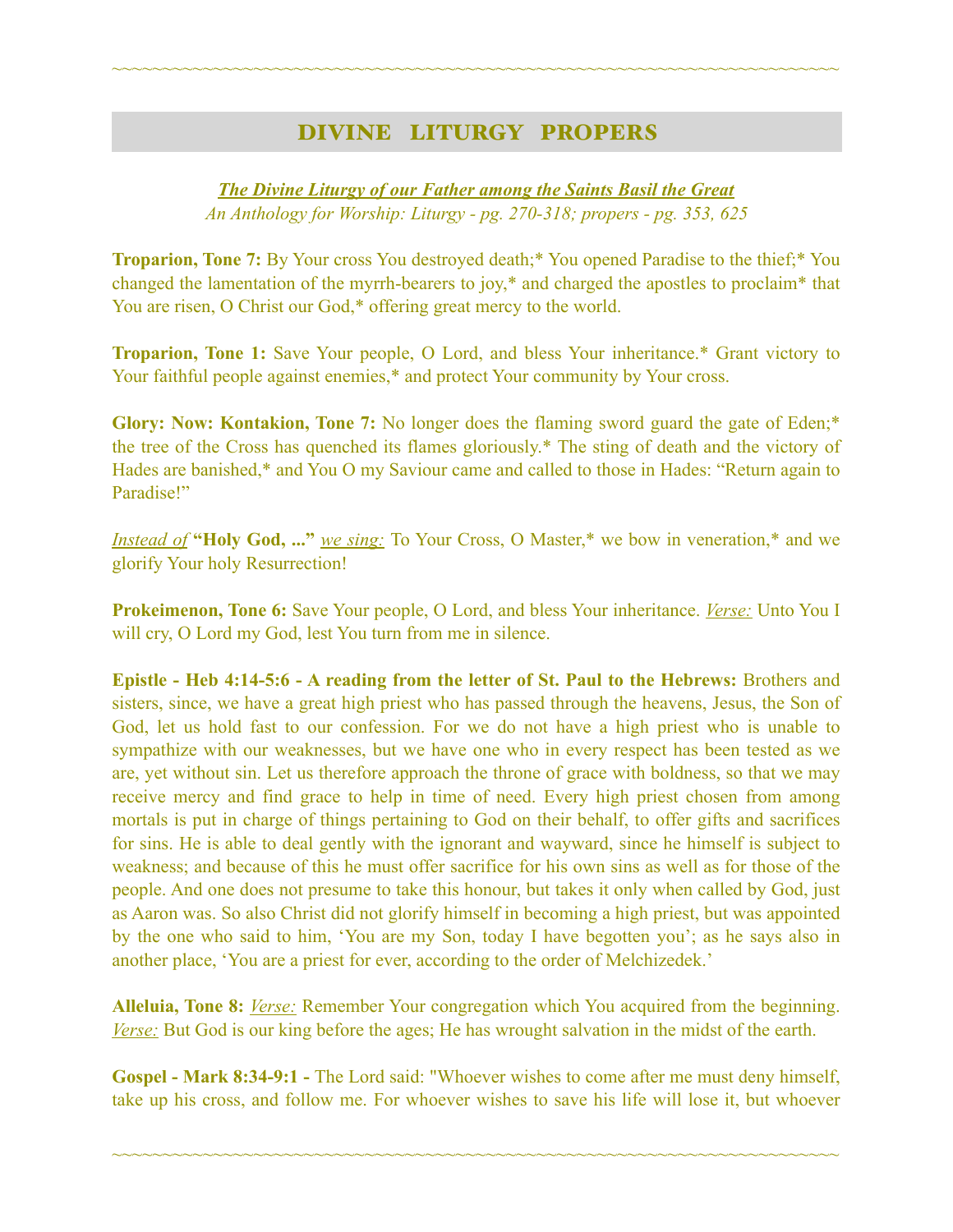loses his life for my sake and that of the gospel will save it. What profit is there for one to gain the whole world and forfeit his life? What could one give in exchange for his life? Whoever is ashamed of me and of my words in this faithless and sinful generation, the Son of Man will be ashamed of when he comes in his Father's glory with the holy angels." He also said to them, "Amen, I say to you, there are some standing here who will not taste death until they see that the kingdom of God has come in power."

~~~~~~~~~~~~~~~~~~~~~~~~~~~~~~~~~~~~~~~~~~~~~~~~~~~~~~~~~~~~~~~~~~~~~~~~

*Instead of* **"It is truly right..."** *we sing:* In you, O Full of Grace, all creation rejoices: the angelic ranks and all the human race. Sanctified temple and spiritual paradise, virgins' pride and boast, from whom God is made flesh and became a little Child; and He who is our God before all ages, He made your womb a throne, and He made it wider that all the heavens. In you, O Full of Grace, all creation rejoices. Glory be to you.

**Communion Hymn:** Let the light of Your countenance, O Lord\* shine upon us.\* Alleluia, alleluia,\* alleluia.

**Prayer After Holy Communion:** Having been made worthy to partake in a mystical way of Your immaculate Body and precious Blood, O Christ our God, I acclaim and bless, worship and glorify You, and proclaim the greatness of Your saving acts, now and for ever and ever. Amen. *(more Prayers After Holy Communion on pg. 324-326 in the Anthology book).* 

#### **>|< >|< >|<**

**Тропар, глас 7:** 3нищив Ти хрестом Твоїм смерть,\* відчинив розбійникові рай,\* мироносицям плач на радість перемінив\* і апостолам звелів проповідувати,\* що воскрес Ти, Христе Боже,\* даючи світові велику милість.

**Тропар, глас 1:** Спаси, Господи, людей Твоїх\* і благослови спадкоємство Твоє!\* Дай перемогу благовірному народові над супротивниками\* і хрестом Твоїм охорони люд Твій.

**Слава: І нині: Кондак, глас 7:** Вже полум'яне оружжя не охороняє врат єдемських,\* на нього бо прийшло преславне погашення – Древо хресне;\* смерти жало і адову перемогу прогнано,\* і став ти, Спасе мій, перед тими, що в аді,\* кличучи: Увійдіть знову в рай.

*Замість* **"Трисвятого"** *ми співаємо:* Хресту Твоєму поклоняємось, Владико, і святеє воскресіння Твоє славимо!

**Прокімен, глас 6:** Спаси, Господи, \* людей Твоїх \* і благослови спадкоємство Твоє. *Стих:* До Тебе, Господи, взиватиму; Боже мій, не відвертайсь мовчки від мене.

**Апостол - Євр. 4:14-5:6 - До Євреїв послання Святого Апостола Павла читання:** Браття і сестри, маючи велокого Архиєрея, що пройшов небеса, Ісуса Сина Божого, держімся ісповідання. Бо не маємо Архиєрея, що не міг би співчувати нашим немочам, але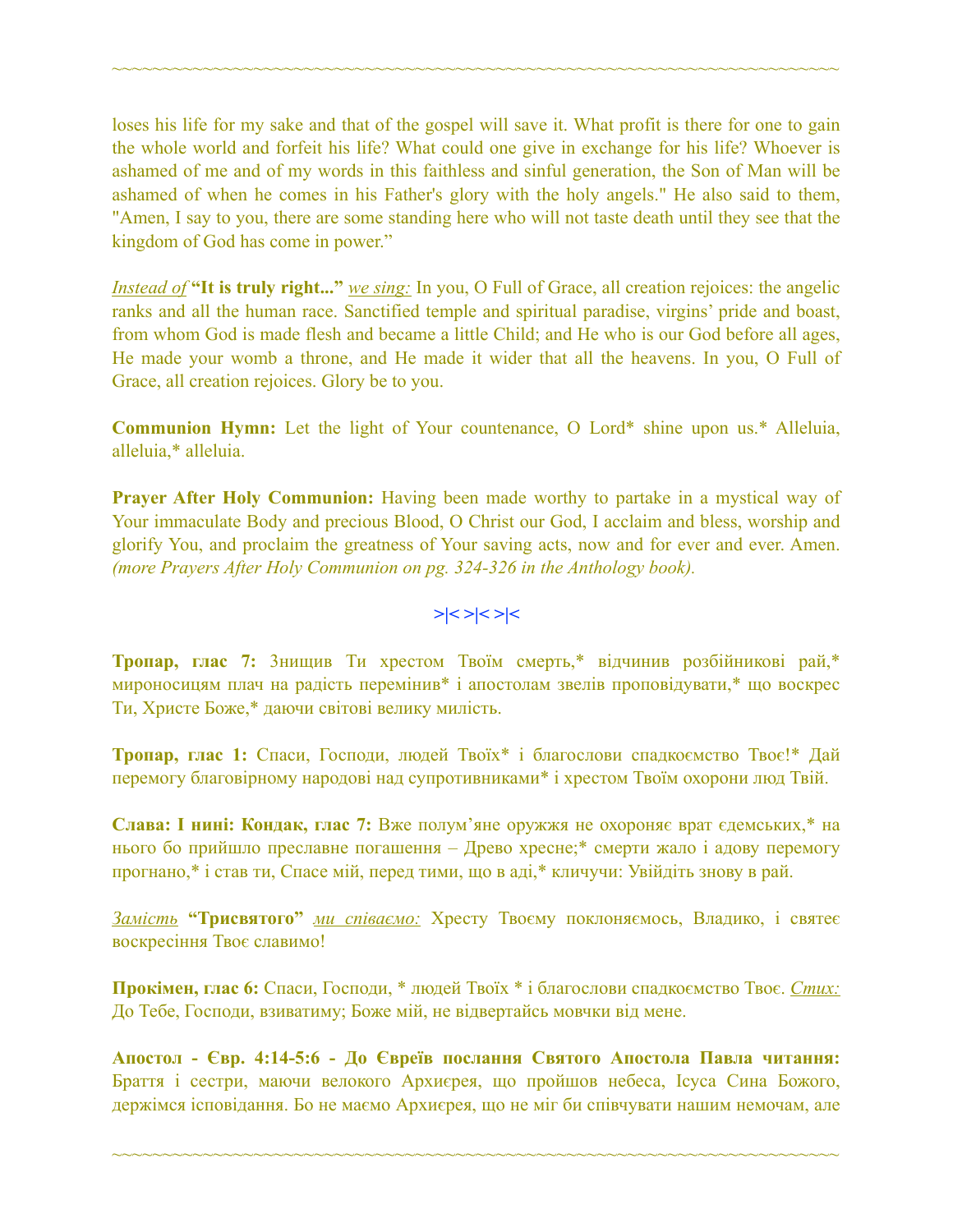подібно спокушеного в усьому, крім гріха. Приступаймо, отже, з сміливістю до престола благодаті, щоб отримати милість і знайти благодать на своєчасну поміч. Кожен бо первосвященик, узятий з-поміж людей, поставляється на служби Богові, щоб приносив дари та жертви за гріхи, що міг би співчувати невіжам і заблудам, бо він і сам обложений неміччю. І задля цього він повинен як за людей, так і за себе принсити за гріхи. І ніхто сам для себе не приймає чести, але званний Богом, як і Арон. Так і Христос не сам себе прославив, щоб стати первосвящеником, але той, хто глаголав до нього: Син мій єси ти, я днесь родив тебе. Як і деінде говорить: Ти єси священик навіки, по чину Мелхиседековім.

~~~~~~~~~~~~~~~~~~~~~~~~~~~~~~~~~~~~~~~~~~~~~~~~~~~~~~~~~~~~~~~~~~~~~~~~

**Алилуя, глас 8:** *Cтих:* Пом'яни соньм твій, що його придбав ти іздавна. *Cтих:* Бог же цар наш перше віку, вчинив спасення посеред землі.

**Євангеліє - Марко 8:34-9:1 -** Сказав Господь: "Коли хтось хоче йти за мною, хай зречеться себе самого, візьме на себе хрест свій і йде слідом за мною. Бо хто хоче спасти свою душу, той її погубить; а хто погубить свою душу мене ради та Євангелії, той її спасе. Бо яка користь людині здобути світ увесь, а занапастити свою душу? Що бо людина може дати взамін за власну душу? Хто, отже, буде соромитися мене й моїх слів перед цим родом перелюбним та грішним, того посоромиться і Син Чоловічий, коли прийде у славі Отця свого з святими ангелами." І сказав їм: "Істинно кажу вам: Є деякі з отут присутніх, що не зазнають смерти, аж поки не вздріють Царства Божого, що прийде у могутності."

*Замість* **"Достойно"** *співаємо:* Тобою радується, Благодатная, всяка твар, ангельський собор і чоловічеський рід, освященний храме і раю словесний, дівствення похвало, що із неї Бог воплотився і младенцем став, перед віками сущий Бог наш. Лоно бо твоє престолом сотворив і утробу твою просторішою небес учинив. Тобою радується, Благодатная, всяка твар, слава тобі.

**Причасний:** Знаменувалося на нас світло лиця твого, Господи. \* Алилуя, Алилуя, Алилуя.

**Молитва По Святім Причастю:** Таїнственно удостоївшись бути причасником Твого пречистого тіла і чесної крови, Христе Боже, оспівую і благословлю, поклоняюся, і славлю, і величаю спасіння Твої, Господи, нині і повсякчас, і на віки вічні. Амінь. *(більше Молитов По Святім Причастю на ст. 80-87 в маленькій книжечці "Божественна Літургія")*.

# ANNOUNCEMENTS

**HAPPY BIRTHDAY** to JOHN HEINTZELMAN and all those who celebrated their birthdays this past week. May the Lord Our God continue to bless you abundantly and the Holy Mother of God protects you at all times. Многая Літа!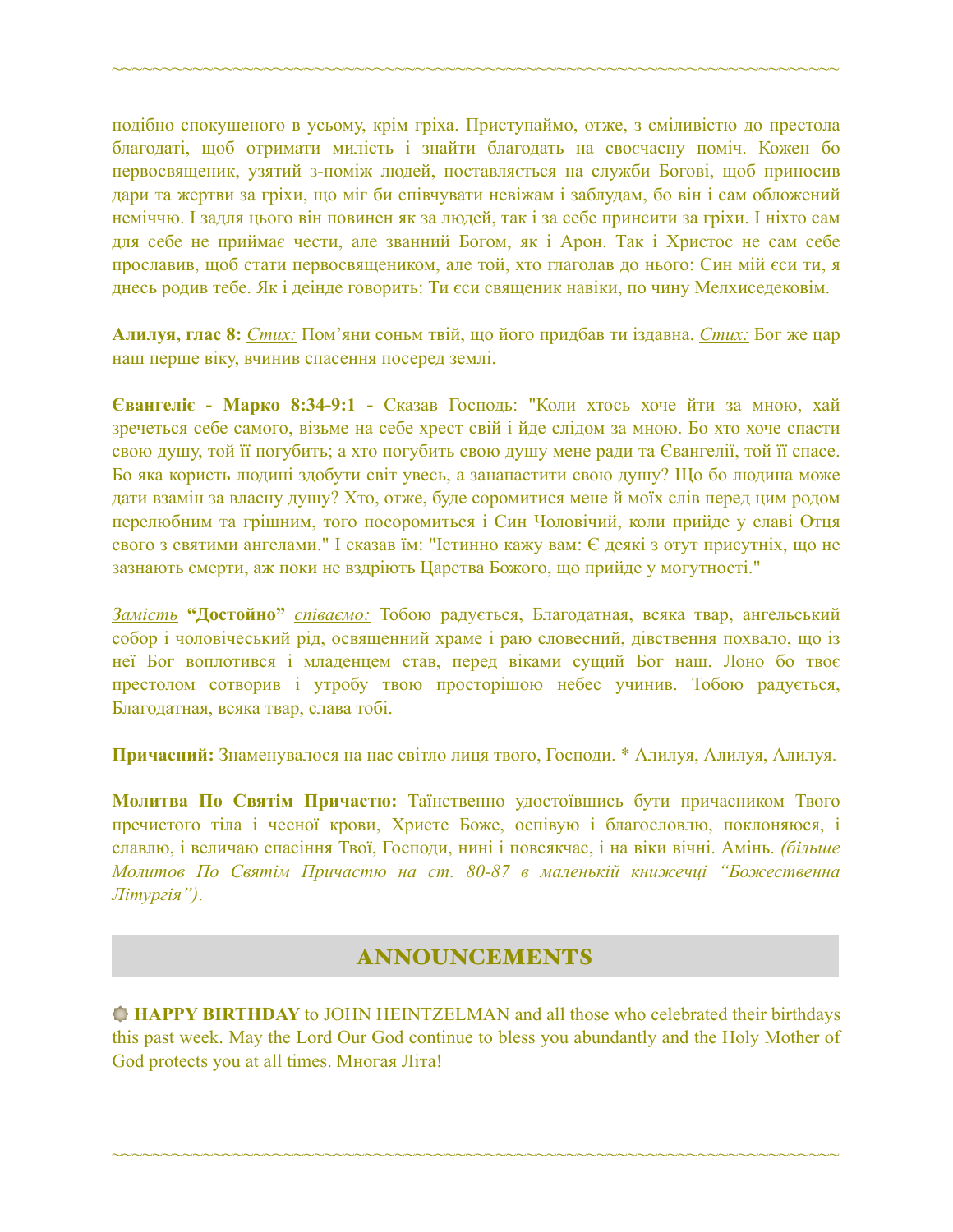**PARISH LENTEN RETREAT WITH FR. JIM NAKONECHNY - March 21-22 -** join us for two days of spiritual renewal and prayer. **Sat, Mar. 21 -** 6:00PM - Fr. Jim will be hearing confessions; 6:30PM - Vespers; 7:00PM - retreat talk followed by a fellowship. **Sun, Mar. 22** - 10AM - Divine Liturgy (opportunity for confession). **Lenten Mission theme:** *Becoming a Healing Presence.* To become a healing presence to everyone around us we must prepare to live a life of **SURRENDER**. The word surrender is often interpreted in the world as weakness, giving up or losing, but the spiritual meaning is actually quite opposite. To surrender in the Christian sense is actually a sign of strength and victory. How can that be? Well, consider this, *"If I put all things in God's hands, I will see God's hands in all things."* It takes a great deal of spiritual maturity to able to : Let go and let God. We are comfortable when we are in control, when we know what is going to happen. The Gospel tells us: "*For whoever wishes to save his life will lose it, but whoever loses his life for My sake and the gospel's will save it.*" How many of us are actually will to live this message fully? It is a tough one, but little by little we must trust in the Lord as the Master of our lives. He created us. He loves us and He wants us to be in love with Him. When we begin to surrender everything to God on a daily basis He will not abandon us, but will continually guide us, but we everything in HIs hands. May our Lord give us the grace to surrender so that we see Him more and more in our daily lives.

~~~~~~~~~~~~~~~~~~~~~~~~~~~~~~~~~~~~~~~~~~~~~~~~~~~~~~~~~~~~~~~~~~~~~~~~

**SOROKOUSTY:** Lenten Memorial Services for the deceased will be celebrated every Thursday of Lent at the 9:00 AM Divine Liturgy. The books for the deceased are available at the church entrance. Please remember to pray for the deceased members of your family & friends.

**BISHOP KEN'S ENTHRONEMENT IN LONDON, APRIL 7:** [https://docs.google.com/](https://docs.google.com/forms/d/e/1FAIpQLScjH_aqjybB4tRx3EJngRtTvWDOtWrx770LBBjtvrs7ybnM8A/viewform?vc=0&c=0&w=1) [forms/d/e/1FAIpQLScjH\\_aqjybB4tRx3EJngRtTvWDOtWrx770LBBjtvrs7ybnM8A/viewform?](https://docs.google.com/forms/d/e/1FAIpQLScjH_aqjybB4tRx3EJngRtTvWDOtWrx770LBBjtvrs7ybnM8A/viewform?vc=0&c=0&w=1)  $vc=0$ & $c=0$ & $w=1$ 

 **CAMP ST. VOLODYMYR - Aug 16-23, Kelowna BC:** Start planning your summer holidays now! If you are between the ages of 7-15 this is a summer must do! Come join us to celebrate our 37th year of camp for children in our Eparchy! Registration for campers and counsellors will begin in April. Bus transportation available from New Westminster. If you are interested in volunteering please let us know. For more information contact Jennifer Caldwell @ 604.220.0584 or [jennsawka@hotmail.com](mailto:jennsawka@hotmail.com)

**PRAYER REQUEST:** Please keep in your prayers SYLVIA KELLY, CHARLOTTE KRAKOWSKI, RICHARD NEWBERRY and other members of our parish, our family and friends who are ailing, in hospitals, nursing homes and those who are not able to join actively in their community.

**ST. NICHOLAS BOOK STORE:** "Christ Our Pascha" Catechism of the Ukrainian Catholic Church/"Христос Наша Пасха" Катехизм Української Католицької Церкви - **\$25**; "Sing to Our God" hymn book - **\$15**; Молитовник "Прийдіте Поклонімся" - **\$10;** "The Rosary - The Prayer Rule of the Mother of God in the Ukrainian Catholic Church" - **\$10.**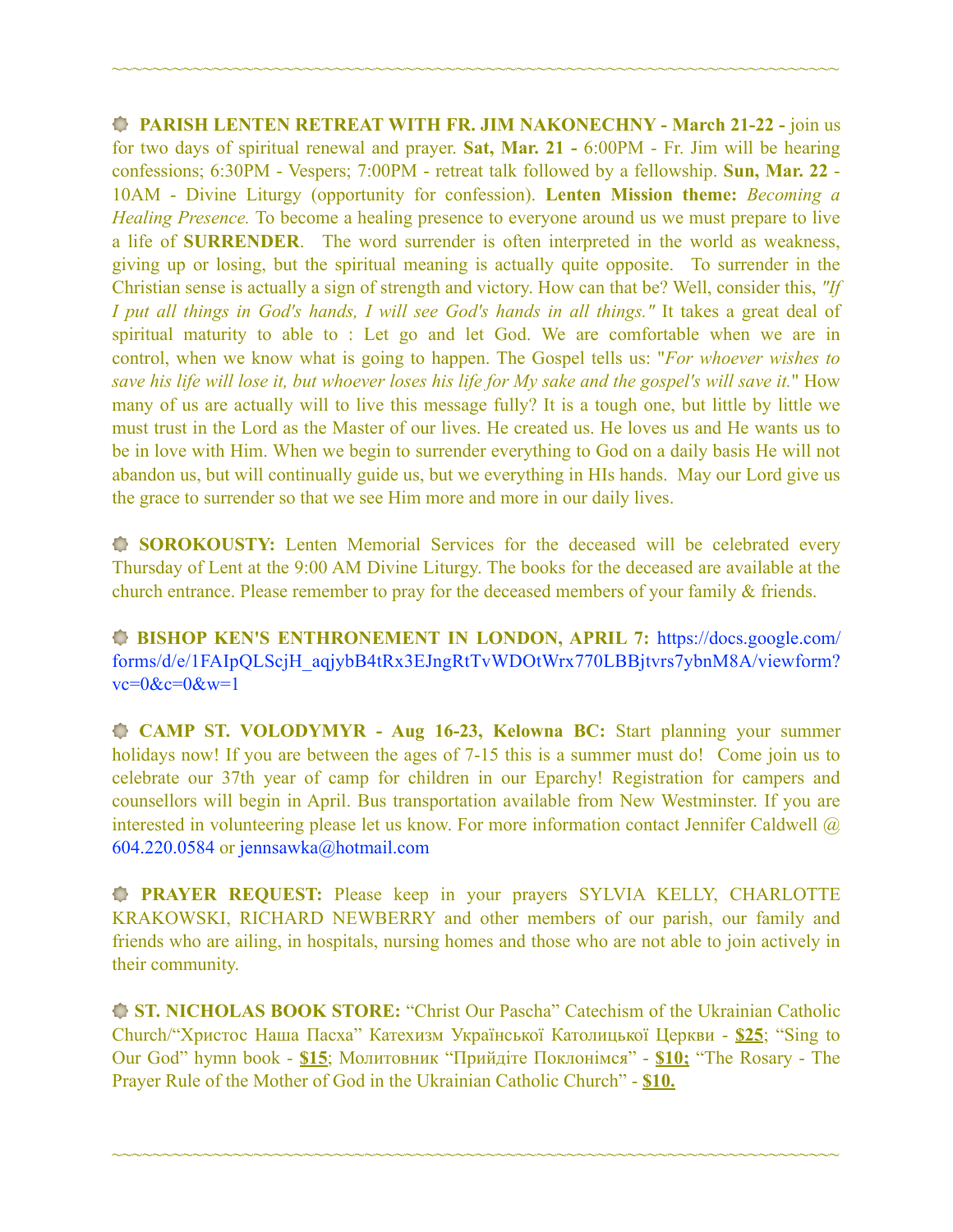**JOIN OUR CHOIR:** Do you enjoy singing? Please consider joining our St Nicholas Parish Choir and remember that we ALWAYS looking for new members! Contact Motria Koropecky for details at 250.658.3051.

~~~~~~~~~~~~~~~~~~~~~~~~~~~~~~~~~~~~~~~~~~~~~~~~~~~~~~~~~~~~~~~~~~~~~~~~

**CATECHISM ANNOUNCEMENT:** "*And they were bringing to Him also the infants, in order that He may be touching them; but after the disciples saw it, they rebuked them. But Jesus called them to Himself and said, Let alone the little children to come to Me, and cease hindering them; for of such is the kingdom of God*." We are happy to welcome all children to our St. Nicholas The Wonderworker catechism program. Weekly classes are scheduled Sunday morning during Divine Liturgy. We want your children to learn more about their Catholic faith, sacred scripture, feast days, and religious practices and customs of the Ukrainian Catholic church. If you have any questions, please do not hesitate to contact Marian Chalifoux at 250.507.1005.



**THRIFTY'S PRE-PAID FOOD CARDS -** We all have to buy groceries. Why not have 6% of it returned back to the church at no extra charge! Cards are available in \$100, \$200, and \$500 denominations. Talk to Alec after today's liturgy to pre-order your cards. We need to sell A LOT of them! We encourage you to consider purchasing them for yourselves as gifts too.

**BE A STEWARD:** Have you ever wondered what more can you do to help our parish? Here are some suggestions: **Steward** of property security; **Steward** of grounds cleaning; **Steward** of cleaning church; **Steward** of church linen; **Steward** of outreach; **Steward** of caring; **Steward** of prayer; **Steward** of service. Quite often, our homebound or senior members, once active in their younger years, want to find purpose in their senior years. It's not only about doing but about "BEING" present to others. Contact Fr. Yuriy **OR** Darlene DeMerchant for more information. You will be amazed how "BEING" can make a difference.

**PARISH LIBRARY:** please visit our parish library and browse through the books on spirituality, church history, iconography, history of the Ukrainians in Canada, children's books and more… The library is located in the church vestibule. Please use a library book sign out form when borrowing a book.

**SUNDAY COFFEE VOLUNTEERS** act as hosts and serve light refreshments following the Sunday morning Divine Liturgy, providing an opportunity for the faithful to socialize with friends and visitors following their shared worship experience. We thank all of our parishioners who kind volunteer to serve refreshments. Whether you are new to the Parish, or are a long-time members, please join us for coffee. Please speak with Robert if you would like to volunteer.

**WE SHARE THE AIR:** Please keep it healthy and fragrant free. Someone in this area is scent-sitive. The chemicals used in scented products can make some people sick, especially those with fragrance sensitivities, asthma, allergies and other respiratory ailments. PLEASE DO NOT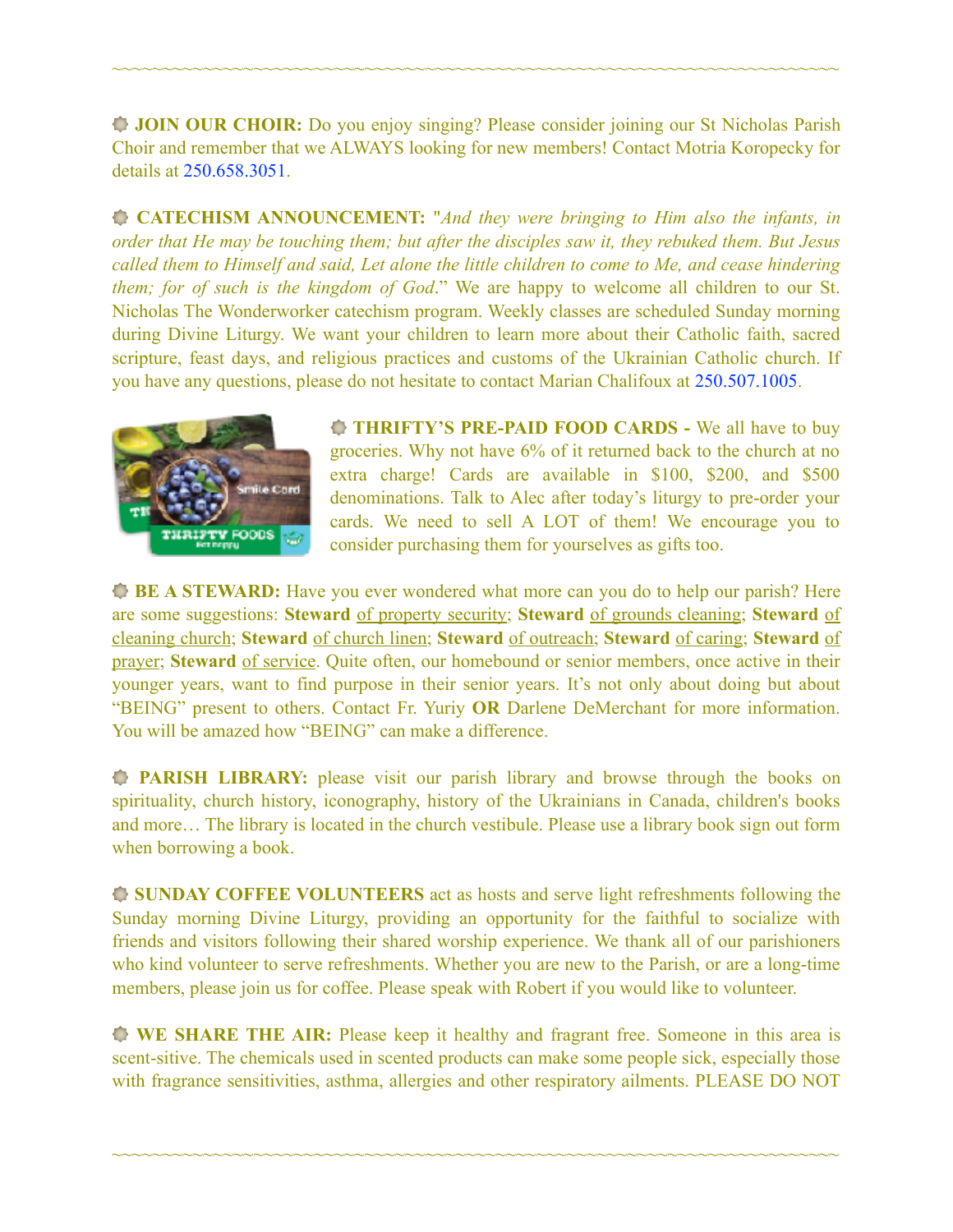\*wear perfume, cologne, lotion, aftershave and other fragrances; \*USE unscented personal care products. Be Sensitive to Others. Thank you for your understanding. *St. Nicholas parish.* 

~~~~~~~~~~~~~~~~~~~~~~~~~~~~~~~~~~~~~~~~~~~~~~~~~~~~~~~~~~~~~~~~~~~~~~~~

**BEQUESTS & WILLS:** Leaving a bequeath is a process of giving a donation through your will. It is simply a distribution from your estate to a charitable organization through your last will and testament. It can be as small or as large a donation as you wish. It is important that you talk to your lawyer about the process. In your kindness please remember St Nicholas the Wonderworker Ukrainian Catholic Church in your bequeath and will. If anyone wishes to make such a bequeath in their will, the following clause may be included or added to a will: "I give, devise, and bequeath to **St Nicholas the Wonderworker Ukrainian Catholic Parish -** *1112 Caledonia Avenue, Victoria BC, V8T 1G1*, the sum of \$ \_\_\_\_\_ (or \_\_\_\_% of my estate), to be used for the benefit of the parish and it's pastoral activities."

**MARCH 8 DONATIONS** - Coffee: \$39.80; Vigil lights: \$19.50; Loose collection: \$21.30; Envelope collection: \$803.00; Pre-authorized donations Mar 2 to Mar 8: \$335.00 **TOTAL: \$1,218.60.** May God bless and reward you abundantly for your generosity!



**DONATE ONLINE** to St. Nicholas parish: [www.canadahelps.org/en/dn/45460](http://www.canadahelps.org/en/dn/45460) 



**O** Lord, and Master of my life, keep from me the spirit of indifference and discouragement, lust of power, and idle chatter. / Господи і Владико життя мого! Духа лінивства, недбайливості, властолюб'я і пустомовства віджени від мене. *(Prostration)* 

**I**nstead, grant to me, Your servant, the spirit of wholeness of being, humblemindedness, patience, and love. / Духа чистоти, покори, терпеливості й любові даруй мені, слузі твоєму. *(Prostration)* 

**O** Lord and King, grant me the grace to be aware of my sins and not to judge my brothers and sisters, for You are blessed, now and forever and ever. Amen. / Так, Господи, Царю! Дай мені бачити гріхи мої і не осуджувати брата мого, бо ти благословенний на віки вічні. Амінь. *(Prostration)*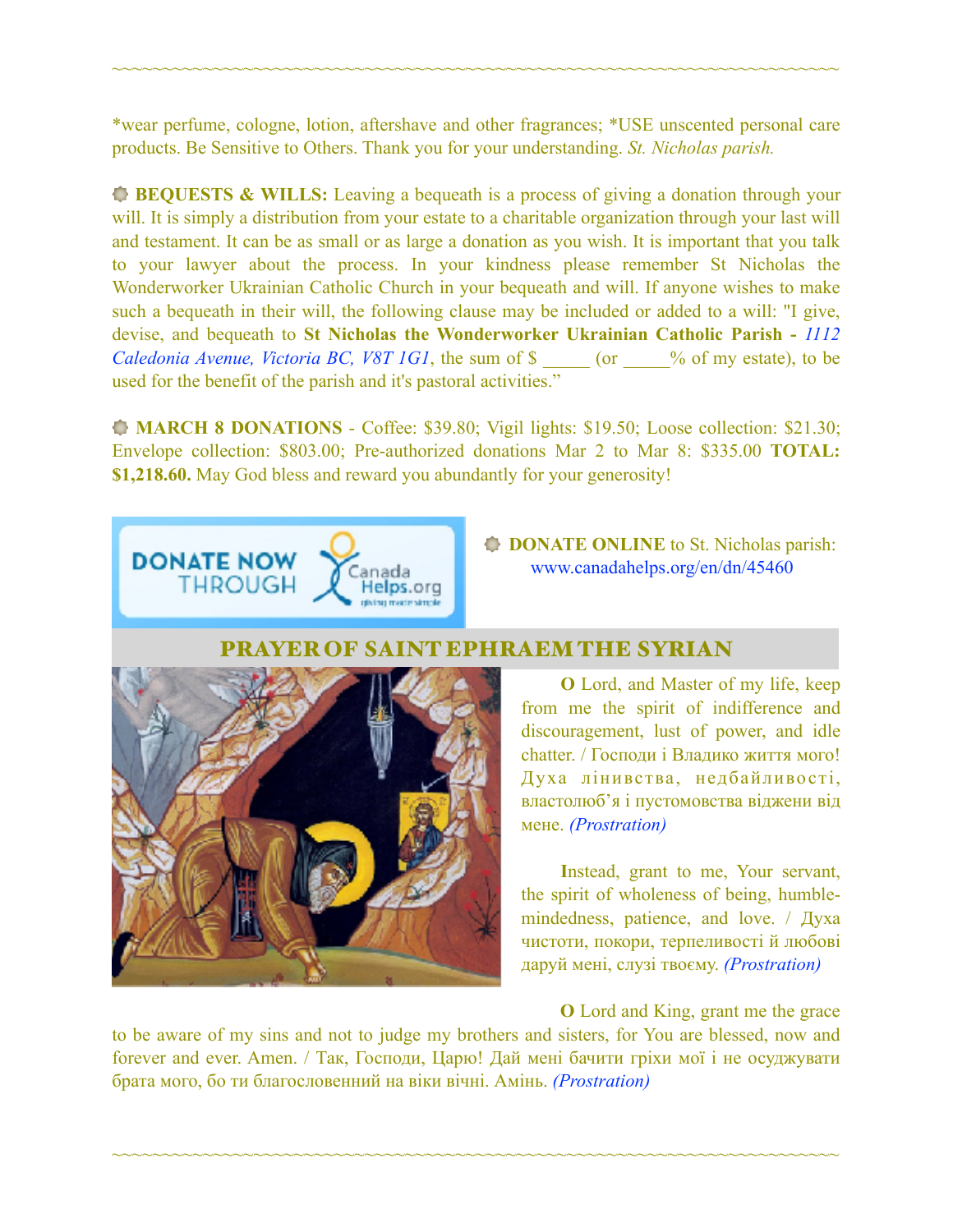### VENERATION OF THE HOLY CROSS

~~~~~~~~~~~~~~~~~~~~~~~~~~~~~~~~~~~~~~~~~~~~~~~~~~~~~~~~~~~~~~~~~~~~~~~~

 Not only the Third Sunday of Great Lent, but the week that follows, are devoted to welcoming the Precious Cross of Christ. This adoration of the Cross does not have a penitential character, but rather the opposite: "through the Cross joy has come to the whole world." Having reached the midpoint of Lent we take refreshment, as though at a spiritual oasis, in the shade of the Cross, which is the banner and emblem of Christ's victory. The Cross is a sign of our joy in Christ's triumph. The liturgical texts express this joy; all the hymns in praise of the Cross have a victorious note to them.

 For us Christians, the Cross of Christ is our boast! Saint Paul said, "God forbid that I should boast, except in the Cross of Our Lord Jesus Christ." To show our pride in the Cross we bring out the Cross into the church for veneration and we adorn the precious Cross with flowers. Thus we express our faith that what might have seemed to be the "dead wood" of the cross became the bearer of Life. Dry wood is highly inflammable, yet in the Kontakion we sing that:

 "... no longer does the flaming sword guard the gates of Eden, for in a strange and glorious way, the Wood of the Cross has put out its flames, and My Saviour, You have stood on the Cross and called out to those in hell: 'enter again into Paradise."

 The precious Cross remains in the nave of the church for veneration throughout the week, until Friday. Most of us are not able to come to church each day, but of course we can all pray at home. So during this week, as we pray at home be sure to kiss the cross and pray at least "To Your Cross, O Master, we bow in veneration, and we glorify Your holy Resurrection!" Thus we keep the joy of the Cross throughout the week, and we strengthen the link between the family and the church.

# RESPONDING TO THE CORONAVIRUS



12 March 2020

To the Clergy and the Faithful of the Eparchy of New Westminster,

CIX!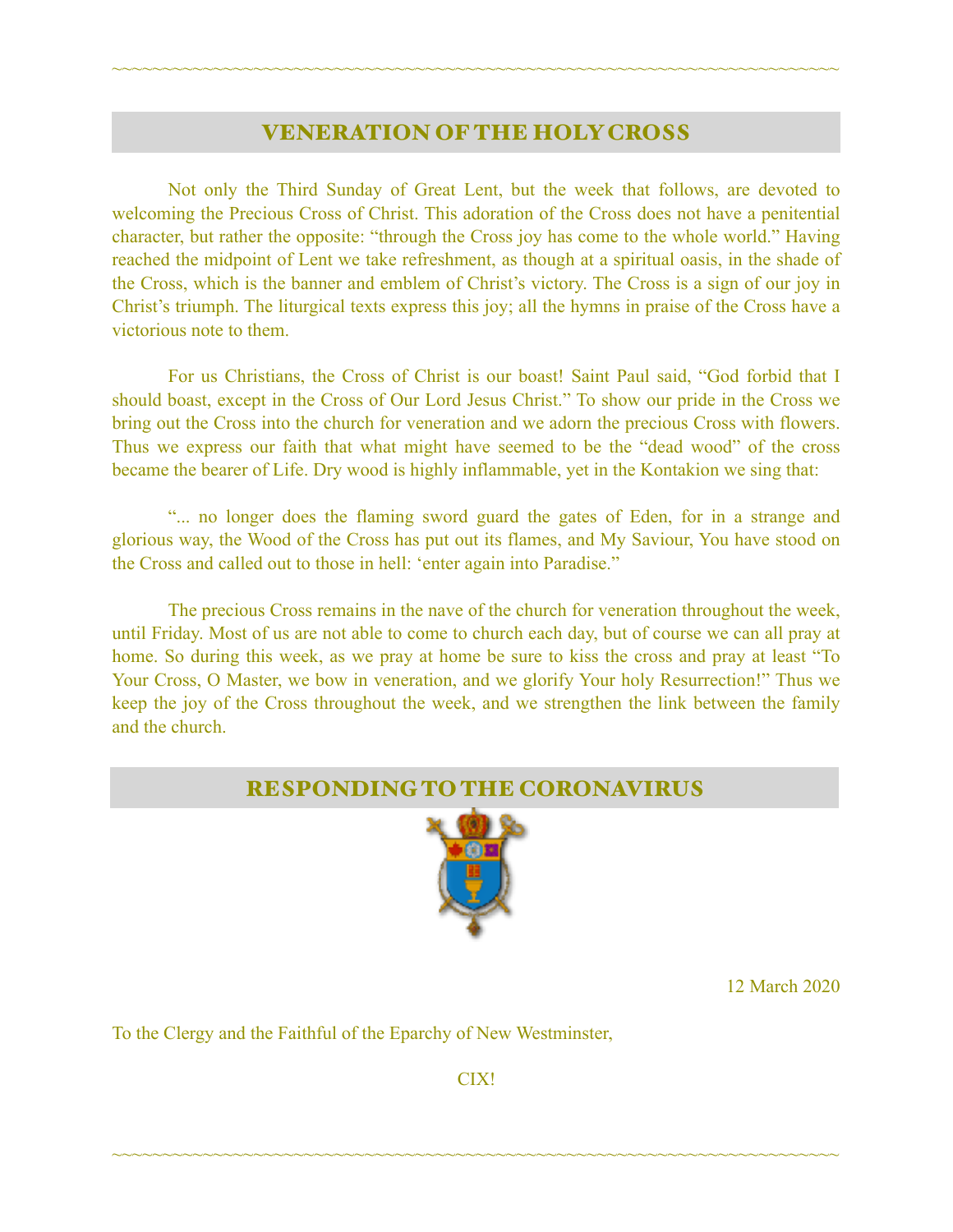Many of our parishioners are understandably concerned about the spread of the Coronavirus. We want to assure them of steps we are taking in our parishes to provide a sense of health and wellbeing so that their spiritual needs continue to be met, and that they may grow in their relationship with God, especially during Great Lent.

~~~~~~~~~~~~~~~~~~~~~~~~~~~~~~~~~~~~~~~~~~~~~~~~~~~~~~~~~~~~~~~~~~~~~~~~

All liturgical services will continue to be celebrated publicly. However, we will follow closely the advice and directives from medical experts and government officials in Canada should they prescribe otherwise.

By way of responding to the Coronavirus Disease, the following liturgical norms can be helpful in protecting ourselves and family from COVID-19:

- Wash your hands often and well.
- Avoid touching your face, nose, or mouth with unwashed hands.
- Avoid close contact with people who are sick.
- Clean and disinfect surfaces that are frequently touched.
- Stay at home and away from others (particularly the elderly as they are most vulnerable) if you are feeling ill.
- When sick, cover your cough and sneezes with a sleeve or tissue and then wash your hands.
- Upon entering and exiting the Church, wash your hands with provided antibacterial hand sanitizers.
- Holy Water fonts (where they exist) at the entrance of the Church have been removed.
- Refrain from kissing icons and hand crosses.
- Offer the Kiss of Peace at the Divine Liturgy by simply bowing to each other.

For up to date information on the Corona virus, visit reliable sources, for example, Ministry of Health – British Columbia and Public Health Agency of Canada.

Let us do what we do best as the people of God, let us pray:

### **Prayer During the Coronavirus Outbreak**

~~~~~~~~~~~~~~~~~~~~~~~~~~~~~~~~~~~~~~~~~~~~~~~~~~~~~~~~~~~~~~~~~~~~~~~~

Lord, Our God, We thank you for the life that is your gift, For the providence that sustains us, And for your wisdom that directs the course of our days. The threat of an infection of coronavirus is upon us today. This disease causes fear among us and has claimed lives. We humbly beg you, loving Lord, Dispel our fear and deliver us from this and other diseases. Heal those who are afflicted and stop the spread of the virus. Strengthen us in charity to care for one another. For You are a God of mercy, kindness, and love, and we glorify You